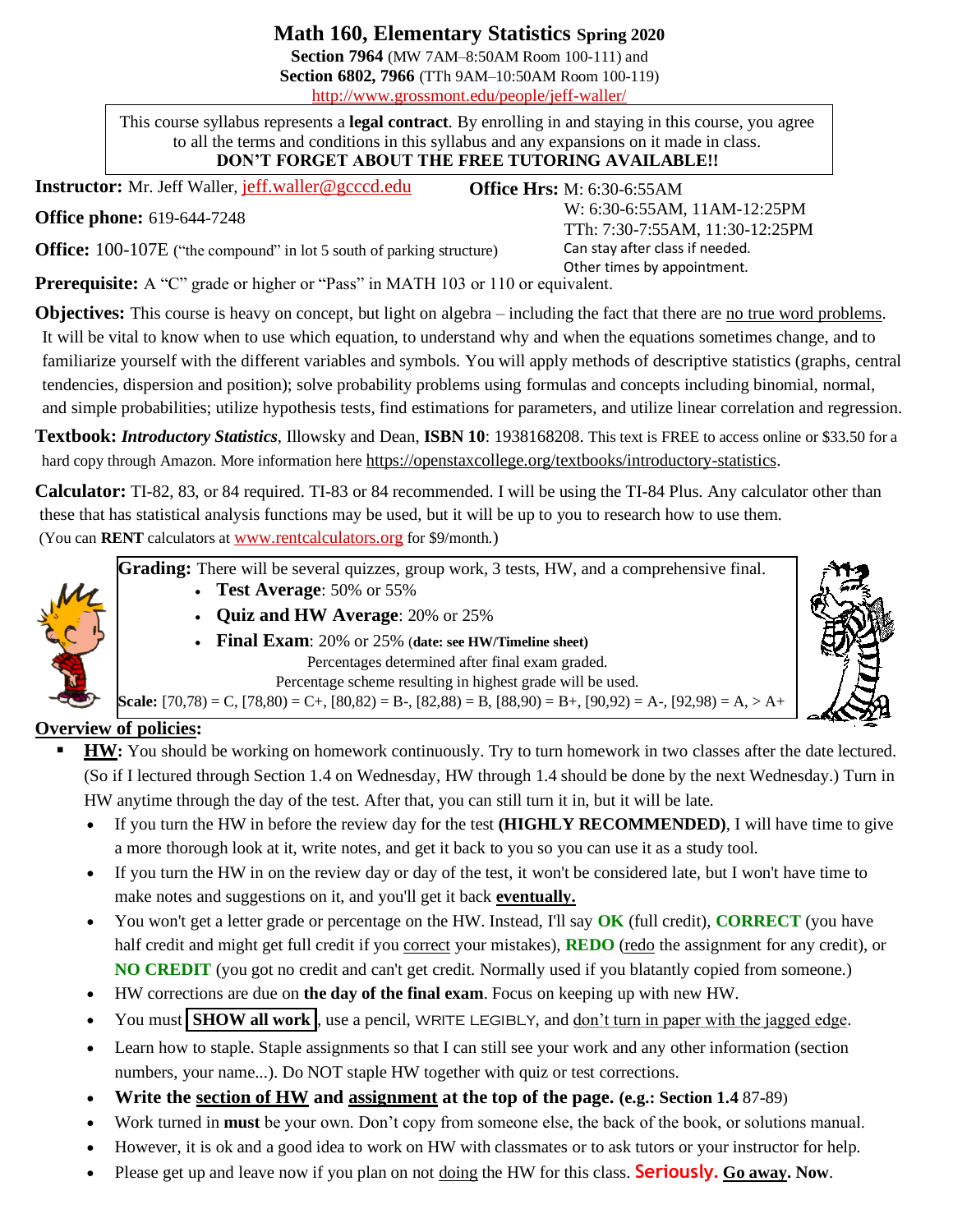- **Attendance**: Any absence for a test or quiz must be explained to me **immediately**. The instructor *may* drop any student from the course who is **marked absent for at least 3 classes**. However, it is **YOUR** responsibility to drop this course if you no longer wish to be enrolled. Explain to me any circumstances that will cause you to be frequently late. If you are late, come in as quietly as possible.
- **Reviews for tests:** The class before each test will be devoted to review. You'll get practice tests with answer keys.
- Test and quiz policies: No tests or quizzes will be dropped. No notes, books, or cell phones allowed on tests. I reserve the right to change where students are seated in the room on the day of a quiz or test if necessary.
- **Make-up policy:** Make-up tests and allowances for late HW will be allowed **ONLY** under *special* circumstances. You **MUST** contact me **before or soon after (meaning within 24 hours)** a missed test or quiz. Missed quiz grades will be replaced by the test grade if you contact me in time.
- **Test corrections:** Tests and quizzes can be corrected and turned back in for points. Test and quiz corrections are **due by the day of the next test**. If you correct quizzes on time and then make a higher grade on the corresponding test, the test grade will either take the place of the lowest corrected quiz grade or proportionally average out with that quiz grade, based on how well you did on corrections. Corrections for tests and quizzes work this way:
	- ➢ **Do NOT change any of the original work**. Correct anything you lost points for on another sheet of paper.
	- $\triangleright$  I grade the heck out of corrections. If I get any inkling of an idea that you merely copied answers from someone else, **you won't get any points**. If you get caught copying corrections, you might not be allowed to correct any other tests or quizzes for the semester.
	- ➢ If you make an 80 or more, you will get up to 5 points back, up to a max of 100, if you do **ALL** corrections and get them **ALL** right. So, if you get an 87, you can get UP TO a 92. But with a 98, you can get UP TO a 100.
	- ➢ If you make less than an 80, you can get up to 1 point back for every 4 points you missed if you do **ALL** of the corrections and get them **ALL** right. For example, if you got a 64, you missed 36 points, 36/4=9, you could get UP TO 9 points back, making your grade a 73. **You can correct EVERY test, quiz, and HW assignment ONCE.**

**Assistance:** I will provide assistance during office hours or by appointment. Forming study groups to work on HW and to prepare for tests is encouraged, but ALL HW submitted should be your own. For information on FREE tutoring, contact the **Math Study Center** (http://www.grossmont.edu/academics/programs-departments/math/study-center) downstairs Tech Mall, room 70-112 at **644-7706** or the **Tutoring Center** ([www.grossmont.edu/student-services/tutoring/tutoring-center.aspx](http://www.grossmont.edu/student-services/tutoring/tutoring-center.aspx)) upstairs Tech Mall, room 70-202 at **644-7387**.

**Academic honesty:** Cheating and plagiarism (using as one's own ideas writings, materials, or images of someone else without acknowledgement or permission) can result in any one of a variety of sanctions. Such penalties may range from an adjusted grade on the exam, paper, project, or assignment (all of which may lead to a failing grade in the course) to, under certain conditions, suspension or expulsion from a class, program or the college. If you copy homework, you **will not get any credit** for that assignment. At the least, **a grade of zero** will be given for any exam, quiz, or HW on which you are caught cheating. At the most, you will **fail the course** and a report on the incident will be filed with student services. If you copy corrections to quizzes or tests from another student, then you will not get credit for those corrections and you will not be able to make corrections to **ANY** other tests or quizzes. For further clarification and information on these issues, please consult with me or contact the office of the Associate Dean of Student Affairs (644-7600).

## **Miscellaneous, good-to-know items**:

- I will be videotaping lectures and posting them to youtube. There is a link to those videos on my website.
- Passing this course requires **understanding** the material covered. Doing HW and other assignments help you get practice with the concepts, but your grade is most affected by how well you understand the material.
- Getting behind on HW is just about the *WORST* thing a student can allow to happen. **SEE ME** if you do.
- **EXPECT** to work hard on homework and to study hard for exams and quizzes.
- **EXPECT** to seek help from tutors, from fellow students, and/or from me.
- Do HW and exams in **PENCIL.** Bring paper, pencil, your calculator, and your text book to class every day.
- **Disrespecting anyone in this class in any way WILL NOT BE TOLERATED.** Not only does disrespect mean making comments about another's race, ethnicity, accent, appearance, intelligence, sexual orientation, or religion, but also speaking while I or another student is speaking, continually coming to class late, and making non-constructive comments during lecture.